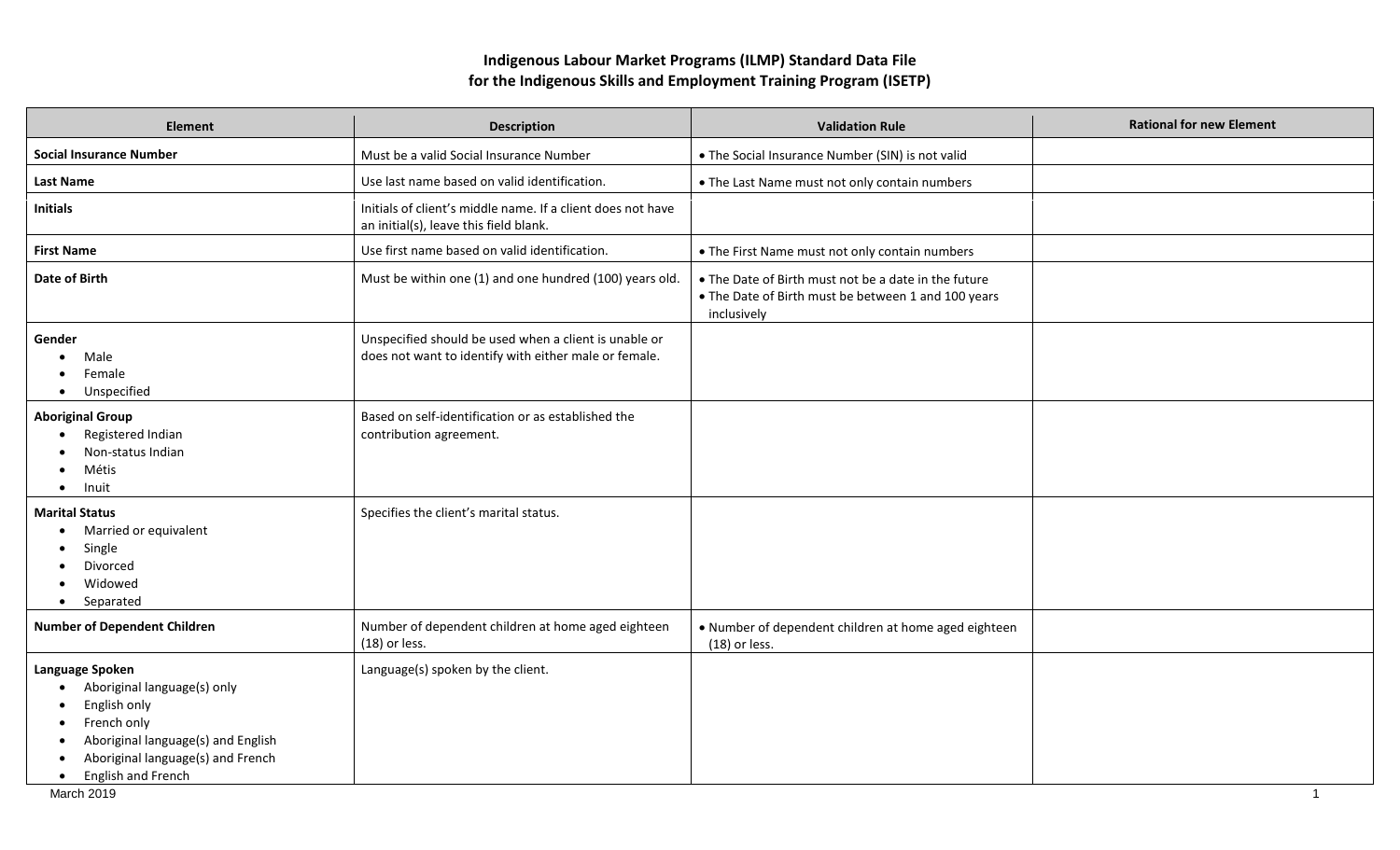| <b>Element</b>                                                                                                                                                                                                                                                                                         | <b>Description</b>                                                                                                                                                                                                                                                                                                                                                                                   | <b>Validation Rule</b> | <b>Rational for new Element</b> |
|--------------------------------------------------------------------------------------------------------------------------------------------------------------------------------------------------------------------------------------------------------------------------------------------------------|------------------------------------------------------------------------------------------------------------------------------------------------------------------------------------------------------------------------------------------------------------------------------------------------------------------------------------------------------------------------------------------------------|------------------------|---------------------------------|
| Aboriginal language(s), English and French<br>$\bullet$<br>None of the above<br>$\bullet$                                                                                                                                                                                                              |                                                                                                                                                                                                                                                                                                                                                                                                      |                        |                                 |
| <b>Disability</b><br>No<br>$\bullet$<br>Yes<br>$\bullet$                                                                                                                                                                                                                                               | Based on self-identification.                                                                                                                                                                                                                                                                                                                                                                        |                        |                                 |
| <b>Postal Address - Street</b>                                                                                                                                                                                                                                                                         | Specifies a unique location on a street, roadway, or<br>artery within a municipality, based on identification<br>information provided by municipal and/or officially<br>recognized authorities. May also be a postal office box<br>(i.e. PO Box or postal box).<br>If the client does not have an address, "No Address"<br>must be used instead. Please do not input your<br>organization's address. |                        |                                 |
| <b>Postal Address - City</b>                                                                                                                                                                                                                                                                           | An area commonly recognized as constituting a town,<br>village, city, an official municipality, or a local area that is<br>generally deemed locally to have the status of an official<br>municipality or reserve.<br>If the client does not have a city, the city of the<br>organization may be used.                                                                                                |                        |                                 |
| <b>Postal Address - Province</b><br>Newfoundland / Labrador<br>Nova Scotia<br>New Brunswick<br>Prince Edward Island<br>Quebec<br>Ontario<br>Manitoba<br>Saskatchewan<br>Alberta<br>British Columbia<br>Northwest Territories<br>Yukon<br>Nunavut<br><b>United States</b><br>Other country<br>$\bullet$ | The province or country of residence at the time of<br>opening of an Action Plan.<br>If client does not have an address, use organization's<br>province.                                                                                                                                                                                                                                             |                        |                                 |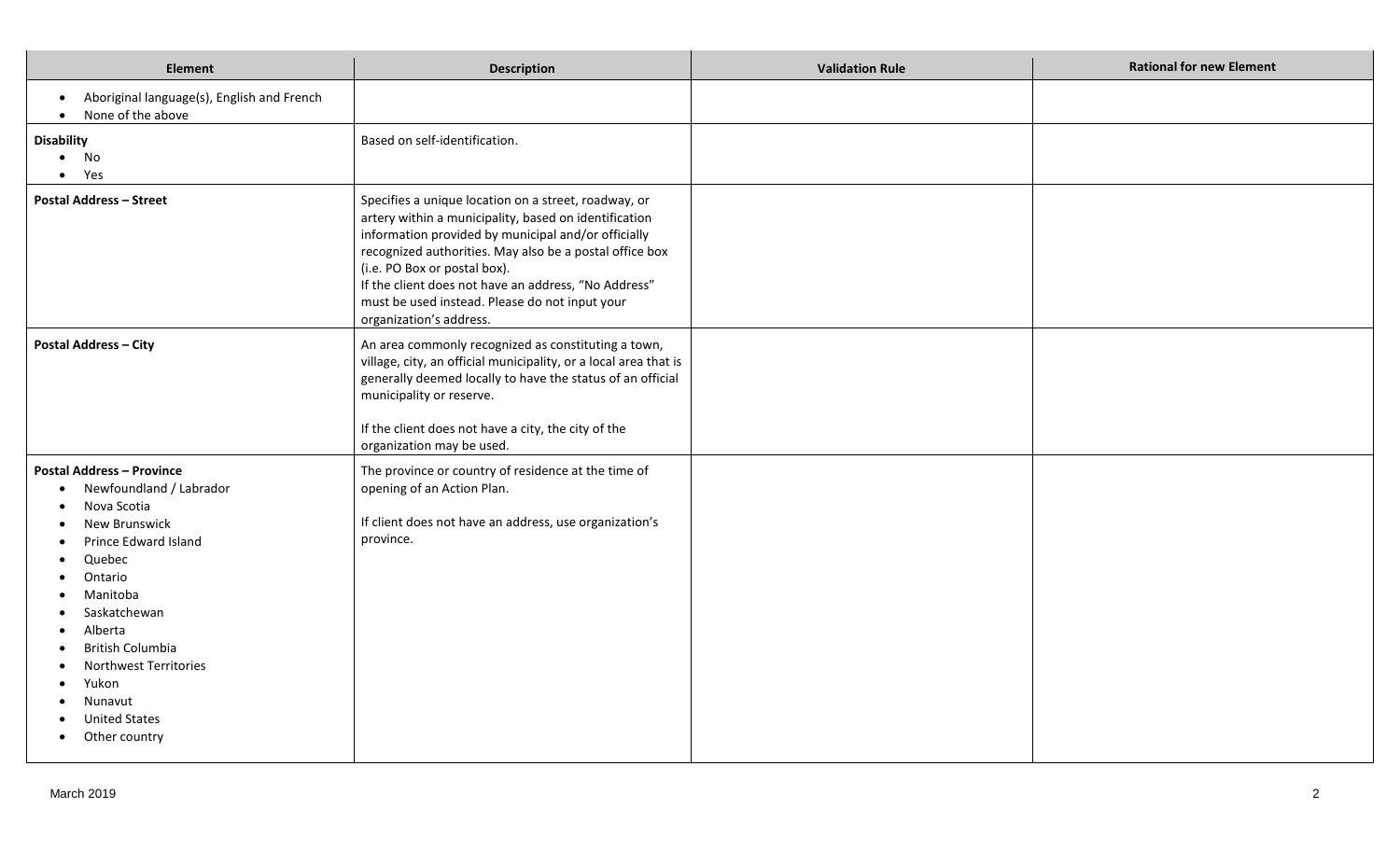| <b>Element</b>                                                                                                                                                                                                                                                                                                                                                                                                         | <b>Description</b>                                                                                                                                                                                                                                                                                                                                                                                                                                                                                                                                                                                                                      | <b>Validation Rule</b>                                                                                                                   | <b>Rational for new Element</b>                                                                                                                                                                                                                                                                                                                                                                                              |
|------------------------------------------------------------------------------------------------------------------------------------------------------------------------------------------------------------------------------------------------------------------------------------------------------------------------------------------------------------------------------------------------------------------------|-----------------------------------------------------------------------------------------------------------------------------------------------------------------------------------------------------------------------------------------------------------------------------------------------------------------------------------------------------------------------------------------------------------------------------------------------------------------------------------------------------------------------------------------------------------------------------------------------------------------------------------------|------------------------------------------------------------------------------------------------------------------------------------------|------------------------------------------------------------------------------------------------------------------------------------------------------------------------------------------------------------------------------------------------------------------------------------------------------------------------------------------------------------------------------------------------------------------------------|
| <b>Postal Code</b>                                                                                                                                                                                                                                                                                                                                                                                                     | Specifies the client's postal code (may be outside<br>Canada). A code used by various postal authorities in the<br>world (zip code in the USA) to identify a relatively small<br>(10-1,000 people) delivery location.<br>Where the client is homeless (i.e. client has no address                                                                                                                                                                                                                                                                                                                                                       | • The first letter of the Postal Code does not match the<br>Province selected                                                            |                                                                                                                                                                                                                                                                                                                                                                                                                              |
|                                                                                                                                                                                                                                                                                                                                                                                                                        | and postal code), "No Postal Code" must be used.                                                                                                                                                                                                                                                                                                                                                                                                                                                                                                                                                                                        |                                                                                                                                          |                                                                                                                                                                                                                                                                                                                                                                                                                              |
| <b>Agreement Number</b>                                                                                                                                                                                                                                                                                                                                                                                                | Must be a valid CRF or EI agreement number.                                                                                                                                                                                                                                                                                                                                                                                                                                                                                                                                                                                             | • The "Agreement Number" is not valid                                                                                                    |                                                                                                                                                                                                                                                                                                                                                                                                                              |
| <b>Client Status at Intake</b><br>Employed<br>Unemployed<br>Student                                                                                                                                                                                                                                                                                                                                                    |                                                                                                                                                                                                                                                                                                                                                                                                                                                                                                                                                                                                                                         |                                                                                                                                          | Previously the definition of an eligible client was a person<br>who was unemployed and not in full time school.<br>Changes to client eligibility in ISETS and with EI Part II<br>funds, expands that definition to include clients who are<br>in full time school and employed.<br>Reporting on the types of clients being served will be<br>necessary to understand how the program impacts the<br>variety of participants. |
| <b>Employed Client Details at Intake - National</b><br><b>Occupational Code (NOC)</b>                                                                                                                                                                                                                                                                                                                                  |                                                                                                                                                                                                                                                                                                                                                                                                                                                                                                                                                                                                                                         | • When the Client Status at the intake is "employed", the<br>National Occupation Code of the current employment<br>needs to be provided. | ISETS aims to close the skills gap between Indigenous and<br>non-Indigenous populations. Upskilling to higher level<br>jobs can be analysed with the NOC.                                                                                                                                                                                                                                                                    |
| <b>Employed Client Details at Intake - Status</b><br><b>Full-time</b><br>Part-time                                                                                                                                                                                                                                                                                                                                     |                                                                                                                                                                                                                                                                                                                                                                                                                                                                                                                                                                                                                                         | • When the Client Status at the intake is "employed", the<br>status of the current employment needs to be<br>provided.                   |                                                                                                                                                                                                                                                                                                                                                                                                                              |
| <b>Education Level</b><br>No formal education<br>Up to Grade 7-8 (Secondaire I-II)<br>Grade 9-10 (Secondaire. III)<br>Grade 11-12 (Secondaire IV-V)<br>Secondary School Diploma or GED<br>Some post-secondary training<br>Apprenticeship or trades certificate or<br>diploma<br>College, CEGEP, or other non-university<br>certificate or diploma<br>University certificate or diploma<br>University - Bachelor Degree | Highest level of education attained at the time of<br>creation of Action Plan.<br>No formal education: did not attend school<br>Up to Grade 7-8: includes primary level grades 1-6,<br>$\bullet$<br>7 and 8 (Grade $8 = Sec 1$ )<br>Grades 9-10 (Sec II and III)<br>$\bullet$<br>Grade 11-12 ([Sec IV and V] credits, but not enough<br>$\bullet$<br>to graduate).<br>High school (Sec V) diploma or equivalent (includes<br>$\bullet$<br>those recognized by the Ministère d'éducation du<br>Québec (MEQ) and First Nation secondary school<br>diploma (as these are often recognized by CEGEPS<br>for enrolment, but not by the MEQ). |                                                                                                                                          |                                                                                                                                                                                                                                                                                                                                                                                                                              |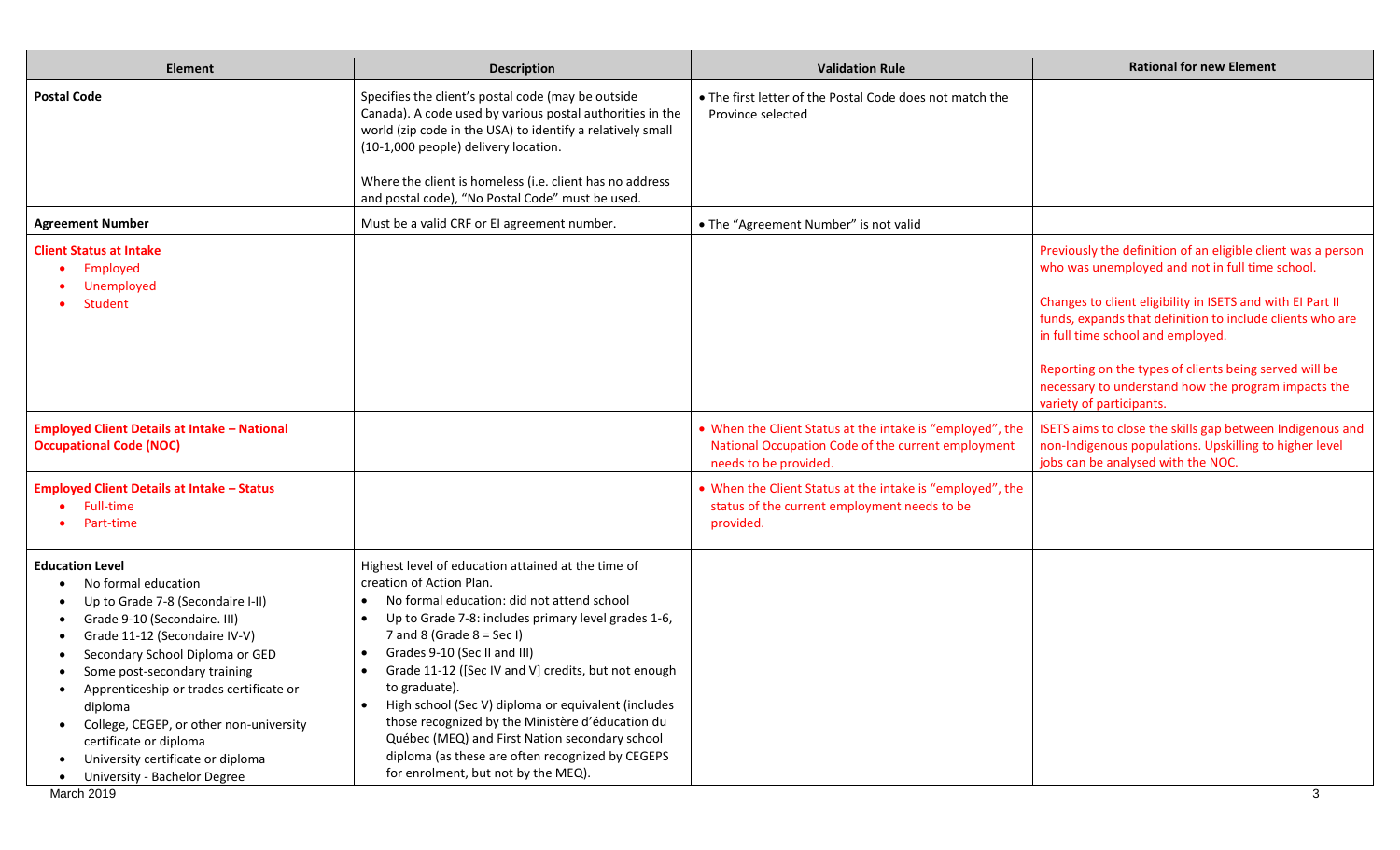| <b>Element</b>                                                                                                                                              | <b>Description</b>                                                                                                                                                                                                                                                                                                                                                                                                                                                                                                                                                                                                                                                                                                                                                                                                                                                                                                                                                                                                                                                                                                                                                                                                                                                                                    | <b>Validation Rule</b>                                                             | <b>Rational for new Element</b> |
|-------------------------------------------------------------------------------------------------------------------------------------------------------------|-------------------------------------------------------------------------------------------------------------------------------------------------------------------------------------------------------------------------------------------------------------------------------------------------------------------------------------------------------------------------------------------------------------------------------------------------------------------------------------------------------------------------------------------------------------------------------------------------------------------------------------------------------------------------------------------------------------------------------------------------------------------------------------------------------------------------------------------------------------------------------------------------------------------------------------------------------------------------------------------------------------------------------------------------------------------------------------------------------------------------------------------------------------------------------------------------------------------------------------------------------------------------------------------------------|------------------------------------------------------------------------------------|---------------------------------|
| University - Master's Degree<br>University - Doctorate                                                                                                      | Some post-secondary training: client attended post-<br>secondary training but did not complete a program.<br>Apprenticeship and journeyman cards (trades<br>$\bullet$<br>certificate) or vocational training diploma (DEP-<br>diplômes d'études professionnelles) work related<br>safety cards and other trade certifications.<br>College, CEGEP, or other non-university certificate<br>or diploma<br>o College refers to a technical, applied arts, or<br>applied science school. These are post-secondary<br>institutions granting certificates, diplomas and<br>associate's degree.<br>O CEGEP includes:<br>• A 2 year Diploma of College Studies (DCS)<br>that are pre-university diploma programs that<br>may not be used to secure employment<br>• A 3 year Diploma of College Studies (DCS)<br>that are technical training certificates that<br>can secure employment;<br>• Attestation of College Studies (ACS) is similar<br>to a DCS, but more technical with a duration<br>of 6 months to one year or a specific number<br>of training hours for each program<br>o other non-university certificate or diploma<br>University certificate or diploma below bachelor<br>$\bullet$<br>level (includes credited and non-credited geared to<br>support/compliment/validate current employment) |                                                                                    |                                 |
| <b>Social Assistance Recipient</b><br>No<br>Yes<br>$\bullet$                                                                                                | Is the client a Social Assistance Recipient at the time of<br>the creation of the Action Plan?                                                                                                                                                                                                                                                                                                                                                                                                                                                                                                                                                                                                                                                                                                                                                                                                                                                                                                                                                                                                                                                                                                                                                                                                        |                                                                                    |                                 |
| <b>Employment Insurance Claimant</b><br>Employment insurance claimant<br>Reach-back client/former claimant<br>Non-insured client<br>$\bullet$               | Type of Employment Insurance Claimant when starting<br>the Action Plan.                                                                                                                                                                                                                                                                                                                                                                                                                                                                                                                                                                                                                                                                                                                                                                                                                                                                                                                                                                                                                                                                                                                                                                                                                               |                                                                                    |                                 |
| Barriers to employment - choose all that apply<br>None<br>$\bullet$<br>Lack of labour force attachment<br>Lack of work experience<br>Lack of transportation | A barrier to employment can be lack of work experience<br>or transportation, physical or mental health issues, no<br>access to care for children or family member, etc.<br>• None: Client does not have barrier to employment.                                                                                                                                                                                                                                                                                                                                                                                                                                                                                                                                                                                                                                                                                                                                                                                                                                                                                                                                                                                                                                                                        | . If "Barriers to Employment" is "None" then no other<br>barriers must be selected |                                 |
| March 2019                                                                                                                                                  |                                                                                                                                                                                                                                                                                                                                                                                                                                                                                                                                                                                                                                                                                                                                                                                                                                                                                                                                                                                                                                                                                                                                                                                                                                                                                                       |                                                                                    | Δ                               |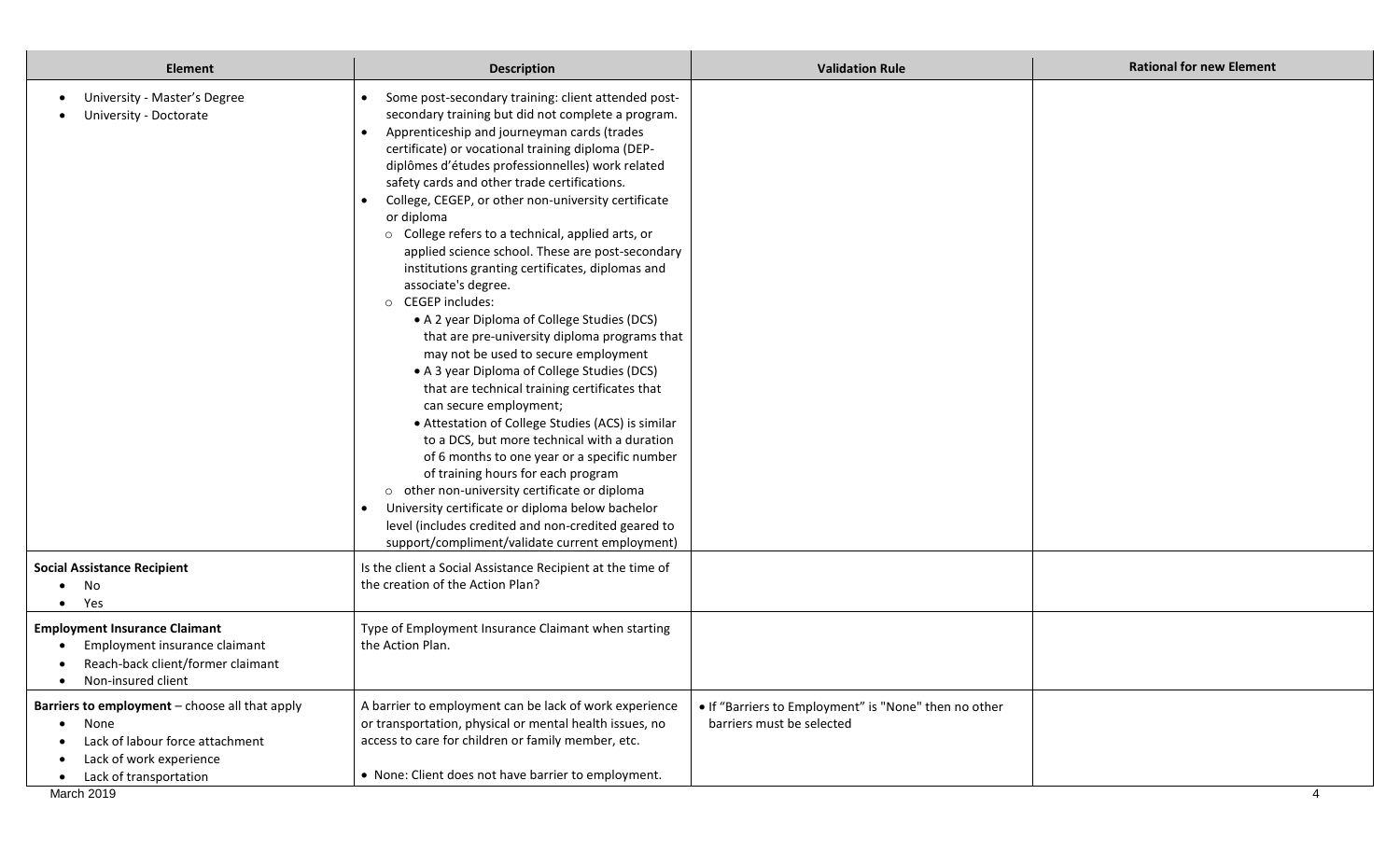| <b>Element</b>                                                                                                                                                             | <b>Description</b>                                                                                                                                                                                                                                                                                                                                                                                                                                                                                                                                                                                                                                                                                                                                                                                                                                                                                                                                                                                                                                                                                                                                                                                                                                            | <b>Validation Rule</b>                                                                                                                                                                                                                                                                                   | <b>Rational for new Element</b> |
|----------------------------------------------------------------------------------------------------------------------------------------------------------------------------|---------------------------------------------------------------------------------------------------------------------------------------------------------------------------------------------------------------------------------------------------------------------------------------------------------------------------------------------------------------------------------------------------------------------------------------------------------------------------------------------------------------------------------------------------------------------------------------------------------------------------------------------------------------------------------------------------------------------------------------------------------------------------------------------------------------------------------------------------------------------------------------------------------------------------------------------------------------------------------------------------------------------------------------------------------------------------------------------------------------------------------------------------------------------------------------------------------------------------------------------------------------|----------------------------------------------------------------------------------------------------------------------------------------------------------------------------------------------------------------------------------------------------------------------------------------------------------|---------------------------------|
| Remoteness<br>$\bullet$<br>Language<br>Education<br>Economic<br>Dependent care<br>Lack of marketable skills<br>Physical or mental health<br>Other barrier not listed above | • Lack of labour force attachment: a client who has<br>been out of the job market for more than 3 years.<br>• Lack of work experience: Client has little or no work<br>experience<br>• Lack of transportation: Client who does not have<br>access to any type of transportation to get to their<br>place of employment or to a counsellor.<br>• Remoteness: Client lives in a remote area that has<br>little or no access to job opportunities or no suitable<br>jobs locally.<br>• Language: Client lacks fluency in the language<br>required for the local job market.<br>• Education: Client who has insufficient education (i.e.<br>less than high school).<br>• Economic: Client does not have financial resources to<br>purchase required equipment (boots, uniforms); costs<br>for relocation, etc., needed to obtain employment.<br>• Dependent care: Client does not have access to care<br>for children or family member.<br>• Lack of marketable skills: As a result of a shift in labour<br>market demand, the client does not have the required<br>marketable skills (i.e. IT innovation).<br>• Client has a physical or mental health barrier<br>• Other barrier not listed above: Client who identifies a<br>barrier not provided in the list. |                                                                                                                                                                                                                                                                                                          |                                 |
| <b>Action Plan Start Date</b>                                                                                                                                              | Start date of Action Plan.<br>A client shall not have more than one active Action Plan<br>at a time. In order to have a new Action Plan, an Action<br>Plan Result Date of the previous Action Plan must be<br>provided.<br>Please do not change the Action Plan Start Date on a<br>client Action Plan after an upload has been completed at<br>the Data Gateway. HRSDC uses the client SIN, Action<br>Plan Start Date, and Agreement Number to validate<br>program results. By changing the Action Plan Start Date,<br>the client file will be rejected.                                                                                                                                                                                                                                                                                                                                                                                                                                                                                                                                                                                                                                                                                                      | • The "Action Plan Start Date" must not be a date in the<br>future<br>. The "Action Plan Start Date" must not be before year<br>2000<br>. The "Action Plan Start Date" must be before the<br>"Action Plan Result Date"<br>• The "Action Plan Start Date" must be before the<br>"Intervention Start Date" |                                 |
| <b>Action Plan Result Date</b>                                                                                                                                             | End date of Action Plan. Date when the final outcome of                                                                                                                                                                                                                                                                                                                                                                                                                                                                                                                                                                                                                                                                                                                                                                                                                                                                                                                                                                                                                                                                                                                                                                                                       | . The "Action Plan Result Date" must not be a date in the                                                                                                                                                                                                                                                |                                 |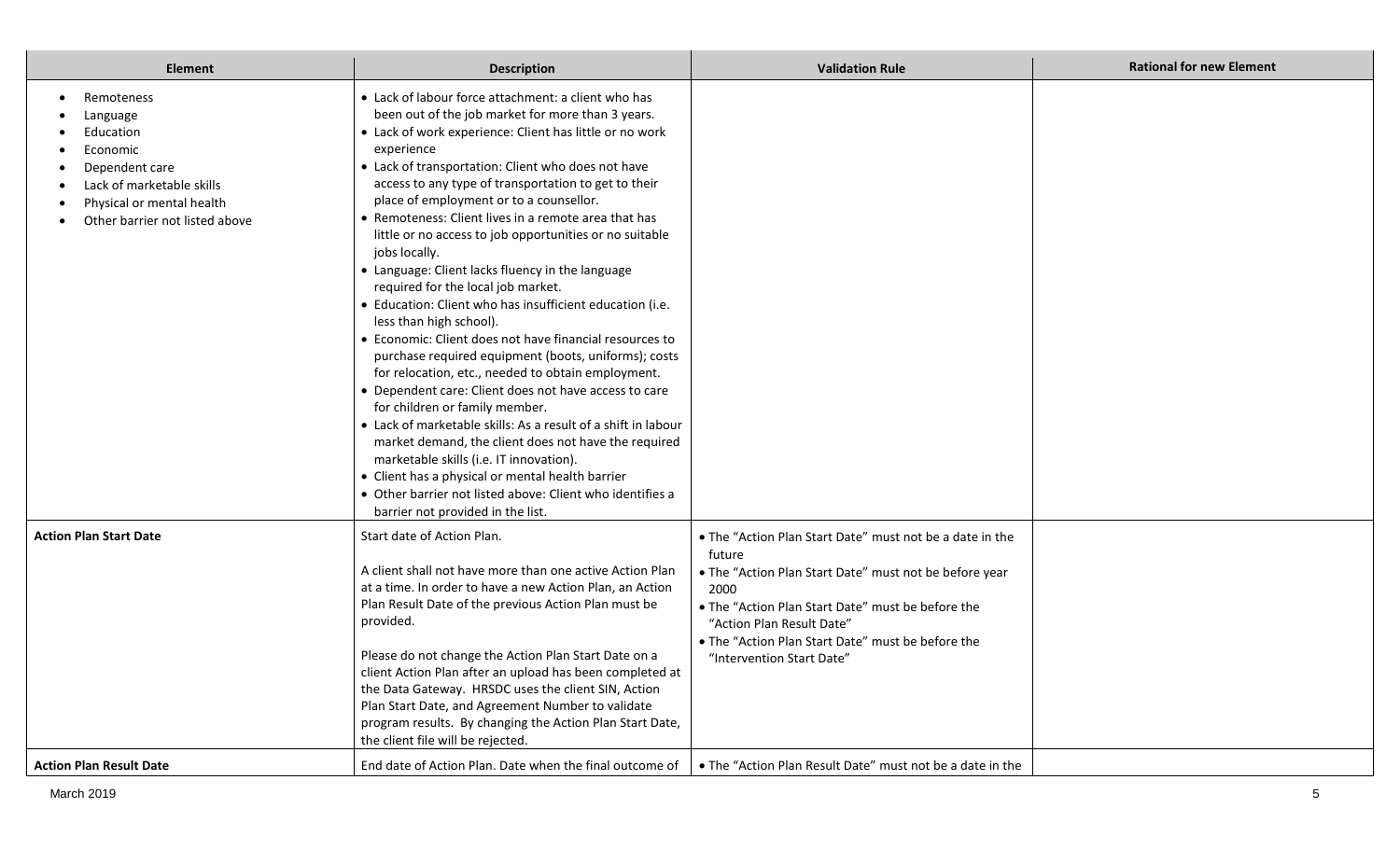| <b>Element</b>                                                                                                                                                                                                                                       | <b>Description</b>                                                                                                                                                                                                                                                                                                                                                                                                                                                                                                                                                                                                                                                                                                                                                                                                                                                                                                                                                                                                                                                                                                                                                                                                                                                      | <b>Validation Rule</b>                                                                                                                                                                       | <b>Rational for new Element</b>                                                                                                                                                                                                 |
|------------------------------------------------------------------------------------------------------------------------------------------------------------------------------------------------------------------------------------------------------|-------------------------------------------------------------------------------------------------------------------------------------------------------------------------------------------------------------------------------------------------------------------------------------------------------------------------------------------------------------------------------------------------------------------------------------------------------------------------------------------------------------------------------------------------------------------------------------------------------------------------------------------------------------------------------------------------------------------------------------------------------------------------------------------------------------------------------------------------------------------------------------------------------------------------------------------------------------------------------------------------------------------------------------------------------------------------------------------------------------------------------------------------------------------------------------------------------------------------------------------------------------------------|----------------------------------------------------------------------------------------------------------------------------------------------------------------------------------------------|---------------------------------------------------------------------------------------------------------------------------------------------------------------------------------------------------------------------------------|
|                                                                                                                                                                                                                                                      | the Action Plan was reached. Current Action Plan Result<br>Date must have a value in order to start another Action<br>Plan.                                                                                                                                                                                                                                                                                                                                                                                                                                                                                                                                                                                                                                                                                                                                                                                                                                                                                                                                                                                                                                                                                                                                             | future<br>. The "Action Plan Result Date" must not be before the<br>"Action Plan Start Date"<br>• An "Action Plan Result Date" is required when the<br>"Action Plan Result Code" is provided |                                                                                                                                                                                                                                 |
| <b>Action Plan Result</b><br>Unemployed but available for work<br>Employed<br>Self-Employed<br><b>Returned to School</b><br>Unspecified - client could not be reached<br>No longer in labour force<br><b>Stay in School</b><br><b>Ready for Work</b> | Final result of the Action Plan. The result is the final<br>outcome of the Action Plan.<br>• Unemployed but available for work: clients who may<br>not have completed interventions and need more<br>interventions before ready to fully participate in the<br>labour market in their chosen career path, some skills<br>and work experience.<br>• Employed<br>• Self-Employed<br>• Return to School: geared towards those that did not<br>complete secondary/post-secondary education -<br>activities that encourage to pursue longer-term<br>education certificates, diplomas, degrees.<br>• Unspecified - unable to reach client: Client cannot be<br>reached by telephone or by other means.<br>• No longer in labour force: Client may be deceased,<br>incarcerated, no longer actively searching for work.<br>• Stay in School: geared towards youth enrolled in<br>secondary education - allows activities/incentives for<br>youth to keep enrolled in education, continue along<br>the employment continuum without breaks/periods<br>where no engaged in education/employment.<br>• Ready for work: Client has completed all of the<br>interventions and he/she ready to go on the labour<br>market, but did not found a job at the end of the<br>action plan. |                                                                                                                                                                                              | <b>Expanded Action Plan Results speaks to successful</b><br>interventions that result in youth staying in school or<br>others may successfully complete their training but not<br>find work. Skills gained are still a success. |
| <b>Details on the Employed Result - National Occupation</b><br>Code (NOC)                                                                                                                                                                            |                                                                                                                                                                                                                                                                                                                                                                                                                                                                                                                                                                                                                                                                                                                                                                                                                                                                                                                                                                                                                                                                                                                                                                                                                                                                         | • When a client finds a job at the end of the action plan,<br>the National Occupation Code of the employment<br>needs to be provided.                                                        | Knowing this closes a gap in understanding what sorts of<br>jobs people find.                                                                                                                                                   |
| <b>Details on the Return to School Result</b><br>Secondary school diploma or GED<br>$\bullet$<br>College, CEGEP, or other non-university<br>$\bullet$<br>certificate or diploma<br>University certificate or diploma                                 |                                                                                                                                                                                                                                                                                                                                                                                                                                                                                                                                                                                                                                                                                                                                                                                                                                                                                                                                                                                                                                                                                                                                                                                                                                                                         | • When a client returns to school at the end of the<br>action plan, the type of school that the client is going<br>back to needs to be provided.                                             | Knowing this closes a gap in understanding what type of<br>school participant move on to. Key to this is that the<br>client goes for further studies without the financial<br>support of the ISETS.                             |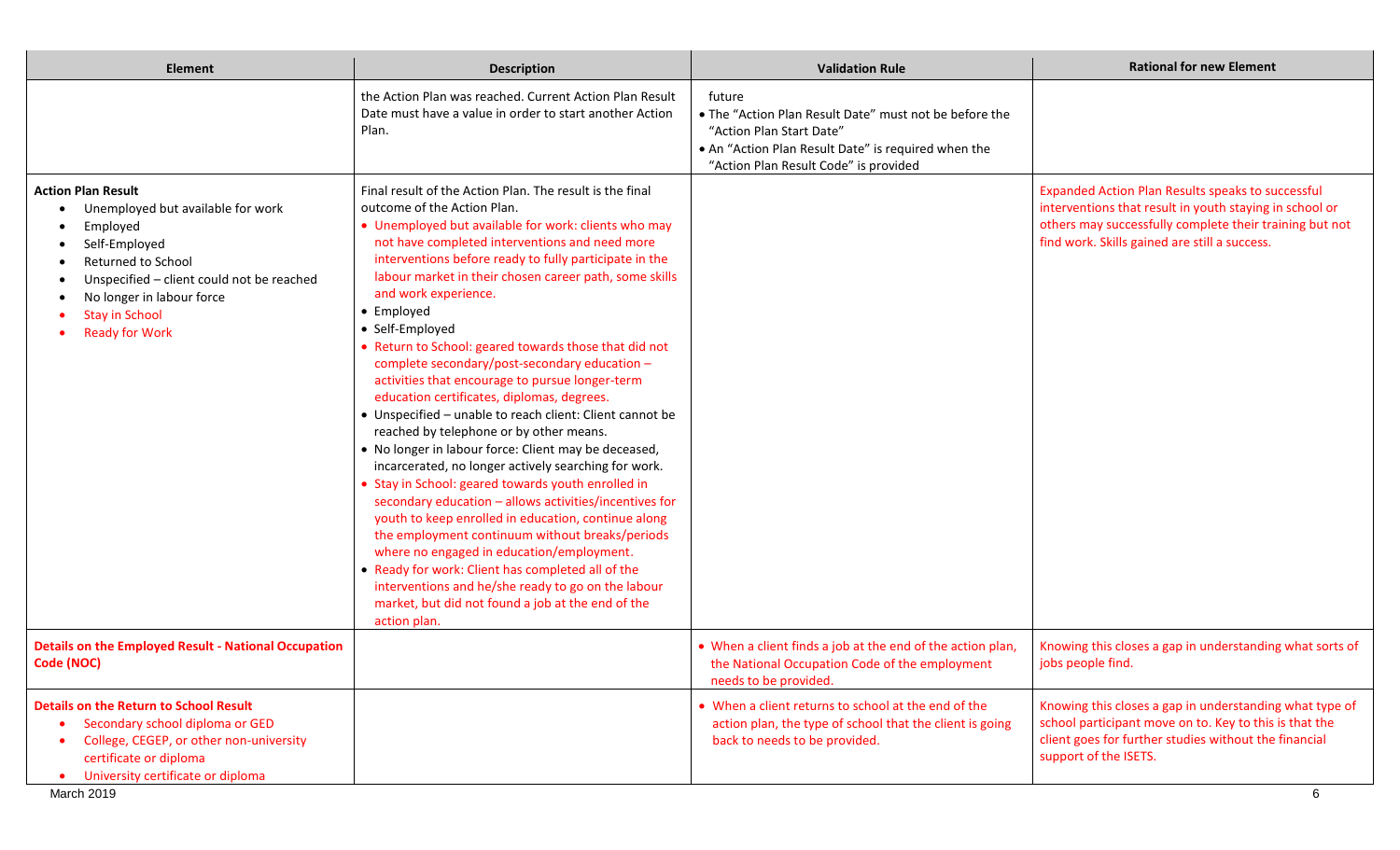| <b>Element</b>                                                                                                                                                                                                                                                                                                                                                                                                                                                                                                                                                                                                                                                                                                                                                                                                                                                                          | <b>Description</b>                                                                                                                                                                                                                                                                                               | <b>Validation Rule</b> | <b>Rational for new Element</b>                                                                                                                                                                                                 |
|-----------------------------------------------------------------------------------------------------------------------------------------------------------------------------------------------------------------------------------------------------------------------------------------------------------------------------------------------------------------------------------------------------------------------------------------------------------------------------------------------------------------------------------------------------------------------------------------------------------------------------------------------------------------------------------------------------------------------------------------------------------------------------------------------------------------------------------------------------------------------------------------|------------------------------------------------------------------------------------------------------------------------------------------------------------------------------------------------------------------------------------------------------------------------------------------------------------------|------------------------|---------------------------------------------------------------------------------------------------------------------------------------------------------------------------------------------------------------------------------|
| <b>University - Bachelor degree</b><br>$\bullet$                                                                                                                                                                                                                                                                                                                                                                                                                                                                                                                                                                                                                                                                                                                                                                                                                                        |                                                                                                                                                                                                                                                                                                                  |                        |                                                                                                                                                                                                                                 |
| <b>Highest Level of Education on Exit</b><br>No formal education<br>Up to Grade 7-8 (Secondaire I-II)<br>$\bullet$<br>Grade 9-10 (Secondaire. III)<br>$\bullet$<br>Grade 11-12 (Secondaire IV-V)<br>$\bullet$<br>Secondary School Diploma or GED<br>$\bullet$<br>Some post-secondary training<br>Apprenticeship or trades certificate or<br>$\bullet$<br>diploma<br>College, CEGEP, or other non-university<br>$\bullet$<br>certificate or diploma<br>University certificate or diploma<br>$\bullet$<br><b>University - Bachelor Degree</b><br><b>University - Master's Degree</b><br>$\bullet$<br>University - Doctorate<br>$\bullet$                                                                                                                                                                                                                                                  | Provide the highest level of education of the client after<br>completing the action plan.                                                                                                                                                                                                                        |                        | Success for ISETS extends beyond the client finding a job<br>or returning to school. Up grading of education levels will<br>be supported in ISETS and changes in education<br>credentials is also seen as a measure of success. |
| <b>Intervention Code</b><br>1. Career Research and Exploration<br><b>Diagnostic Assessment</b><br>2.<br><b>Employment Counselling</b><br>3.<br>Skills Development - Essential Skills<br>4.<br>Skills Development - Academic Upgrading<br>5.<br>Work Experience - Job Creation Partnerships<br>6.<br>Work Experience - Wage Subsidy<br>7.<br>Work Experience - Student Employment<br>8.<br>Occupational Skills Training - Certificate<br>9.<br>10. Occupational Skills Training - Diploma<br>11. Occupational Skills Training - Degree<br>12. Occupational Skills Training - Apprenticeship<br>13. Occupational Skills Training - Vocational /<br>Industry Recognized<br>14. Self-employment<br>15. Job Search Preparation Strategies<br>16. Job Starts Supports<br>17. Employer Referral<br>18. Employment Retention Supports<br>19. Referral to Agencies<br>20. Pre-Career Development | See Attached<br>20. Pre-Career Development<br>Developmental activity or activities engaged by a client<br>that moves the client along towards being ready, willing<br>and able to work. Activities under this intervention<br>include, but are not limited to: language, life skills,<br>cultural awareness etc. |                        | A 20 <sup>th</sup> intervention expands the range of services and<br>supports that give credit to the agreement holder that<br>have been missing from the reporting in the past.                                                |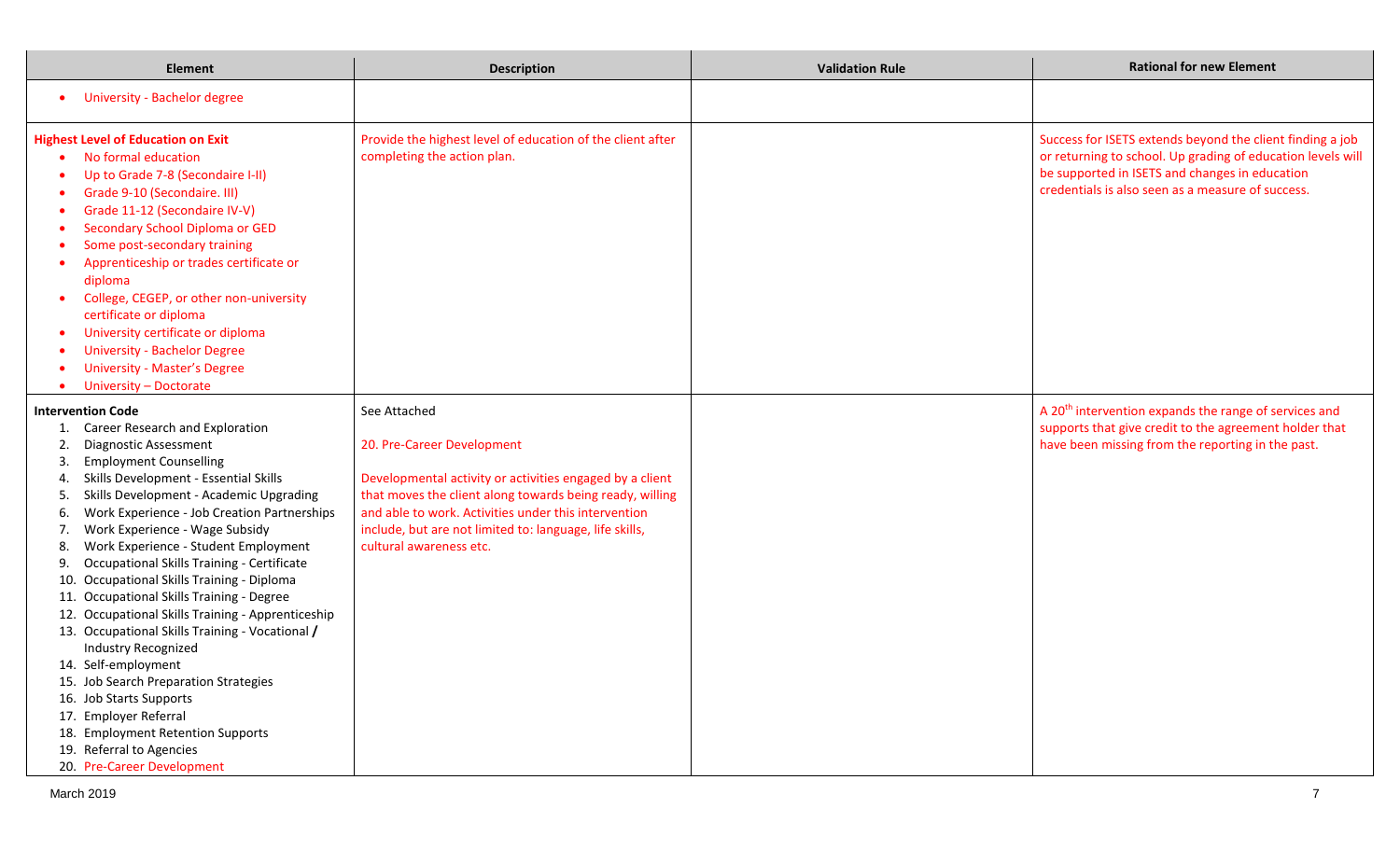| <b>Element</b>                                                                                                        | <b>Description</b>                                                                                                                                                                                                                                                                                                                                                                                                                                                                                    | <b>Validation Rule</b>                                                                                                                                                                                                                    | <b>Rational for new Element</b>                                                                                                                                                                                                                                                                        |
|-----------------------------------------------------------------------------------------------------------------------|-------------------------------------------------------------------------------------------------------------------------------------------------------------------------------------------------------------------------------------------------------------------------------------------------------------------------------------------------------------------------------------------------------------------------------------------------------------------------------------------------------|-------------------------------------------------------------------------------------------------------------------------------------------------------------------------------------------------------------------------------------------|--------------------------------------------------------------------------------------------------------------------------------------------------------------------------------------------------------------------------------------------------------------------------------------------------------|
| <b>Intervention Start Date</b>                                                                                        | Start date of the intervention. An Action Plan must have<br>at least one (1) intervention.                                                                                                                                                                                                                                                                                                                                                                                                            | . The "Intervention Start Date" must not be before year<br>2000<br>. The "Intervention Start Date" must not be before the<br>"Action Plan Start Date"<br>. The "Intervention Start Date" must not be after the<br>"Intervention End Date" |                                                                                                                                                                                                                                                                                                        |
| <b>Intervention End Date</b>                                                                                          | End date of the intervention. An Action Plan must have<br>at least one (1) Intervention. It may contain many<br>interventions.                                                                                                                                                                                                                                                                                                                                                                        | • The "Intervention End Date" must not be later than the<br>"Action Plan Result Date"                                                                                                                                                     |                                                                                                                                                                                                                                                                                                        |
| <b>Intervention Outcome</b><br>Completed<br>In progress<br>Incomplete<br>Failed to report<br>Cancelled<br>Rescheduled | Outcome of Intervention.                                                                                                                                                                                                                                                                                                                                                                                                                                                                              | . When the "Action Plan Result Date" is provided the<br>"Intervention Outcome" is required                                                                                                                                                |                                                                                                                                                                                                                                                                                                        |
| <b>Intervention Related National Occupation Code</b>                                                                  | National Occupation Code related to training or work<br>experience based interventions.<br>Applicable to:<br>6 - Work Experience - Job Creation Partnerships<br>7 - Work Experience - Wage Subsidy<br>8 - Work Experience - Student Employment<br>9 - Occupational Skills Training - Certificate<br>10 - Occupational Skills Training - Diploma<br>11 - Occupational Skills Training - Degree<br>12 - Occupational Skills Training - Apprenticeship<br>13 - Occupational Skills Training - Vocational | • When the "Intervention Code" is 6 to 13 the<br>"Intervention Related NOC" is required<br>. The "Intervention Related NOC" must be a valid NOC                                                                                           | The following intervention was removed from the list.<br>4 - Skills Development - Essential Skills<br>As mentioned at the National Data Workshop, the NOC<br>should not be required for the Essential skills<br>intervention. Most of these interventions are not related<br>to a specific occupation. |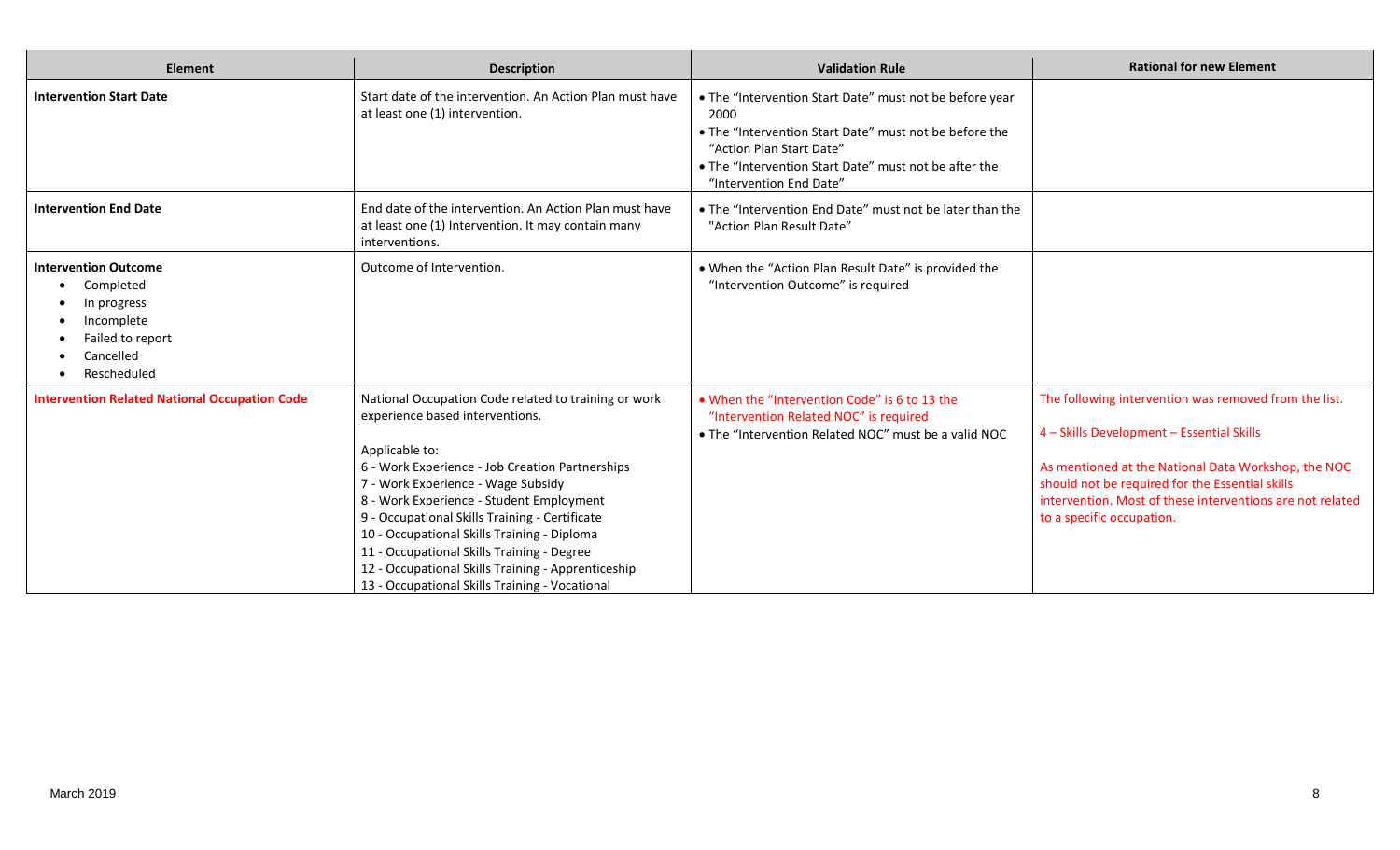## **Element to be Removed / Deactivated**

г

| <b>Element</b>                                                                                                                                                                                                                                                                            | <b>Description</b>                                                                                                                                                                                                                                                                                                                                                                                                                                                                  | <b>Validation Rule</b>                                                                                                                                                                                                                        | <b>Rational to remove the element</b> |
|-------------------------------------------------------------------------------------------------------------------------------------------------------------------------------------------------------------------------------------------------------------------------------------------|-------------------------------------------------------------------------------------------------------------------------------------------------------------------------------------------------------------------------------------------------------------------------------------------------------------------------------------------------------------------------------------------------------------------------------------------------------------------------------------|-----------------------------------------------------------------------------------------------------------------------------------------------------------------------------------------------------------------------------------------------|---------------------------------------|
| <b>Telephone Number</b>                                                                                                                                                                                                                                                                   | Specifies the client's telephone number. The telephone number<br>entered should be the telephone number that is most likely to<br>reach the client. For example: If a client has a cell phone number<br>and home number, but is can be easily reached at his/her cell<br>phone number then the cell phone number should be entered.<br>If the client does not have a telephone number, "No Telephone"<br>must be used. Please do not input your organization's telephone<br>number. |                                                                                                                                                                                                                                               |                                       |
| <b>Responsibility Centre</b>                                                                                                                                                                                                                                                              | System derived (based on and not part of data exchange (i.e. not<br>uploaded).                                                                                                                                                                                                                                                                                                                                                                                                      |                                                                                                                                                                                                                                               |                                       |
| <b>Province of Education</b><br>Newfoundland / Labrador<br>Nova Scotia<br>New Brunswick<br>Prince Edward Island<br>Quebec<br>Ontario<br>Manitoba<br>Saskatchewan<br>Alberta<br><b>British Columbia</b><br><b>Northwest Territories</b><br>Yukon<br>Nunavut<br>Outside Canada<br>$\bullet$ | Province (or area outside Canada) in which highest level of<br>education was attained.                                                                                                                                                                                                                                                                                                                                                                                              |                                                                                                                                                                                                                                               |                                       |
| <b>Action Plan Childcare Need</b><br>No<br>Yes                                                                                                                                                                                                                                            | Is childcare required for this Action Plan?                                                                                                                                                                                                                                                                                                                                                                                                                                         | . When the "Action Plan Childcare Need" is<br>"No" the "Action Plan Child Care Funded"<br>must be "Not Applicable"<br>. When the "Action Plan Childcare Need" is<br>"Yes" the "Action Plan Child Care Funded"<br>must not be "Not Applicable" |                                       |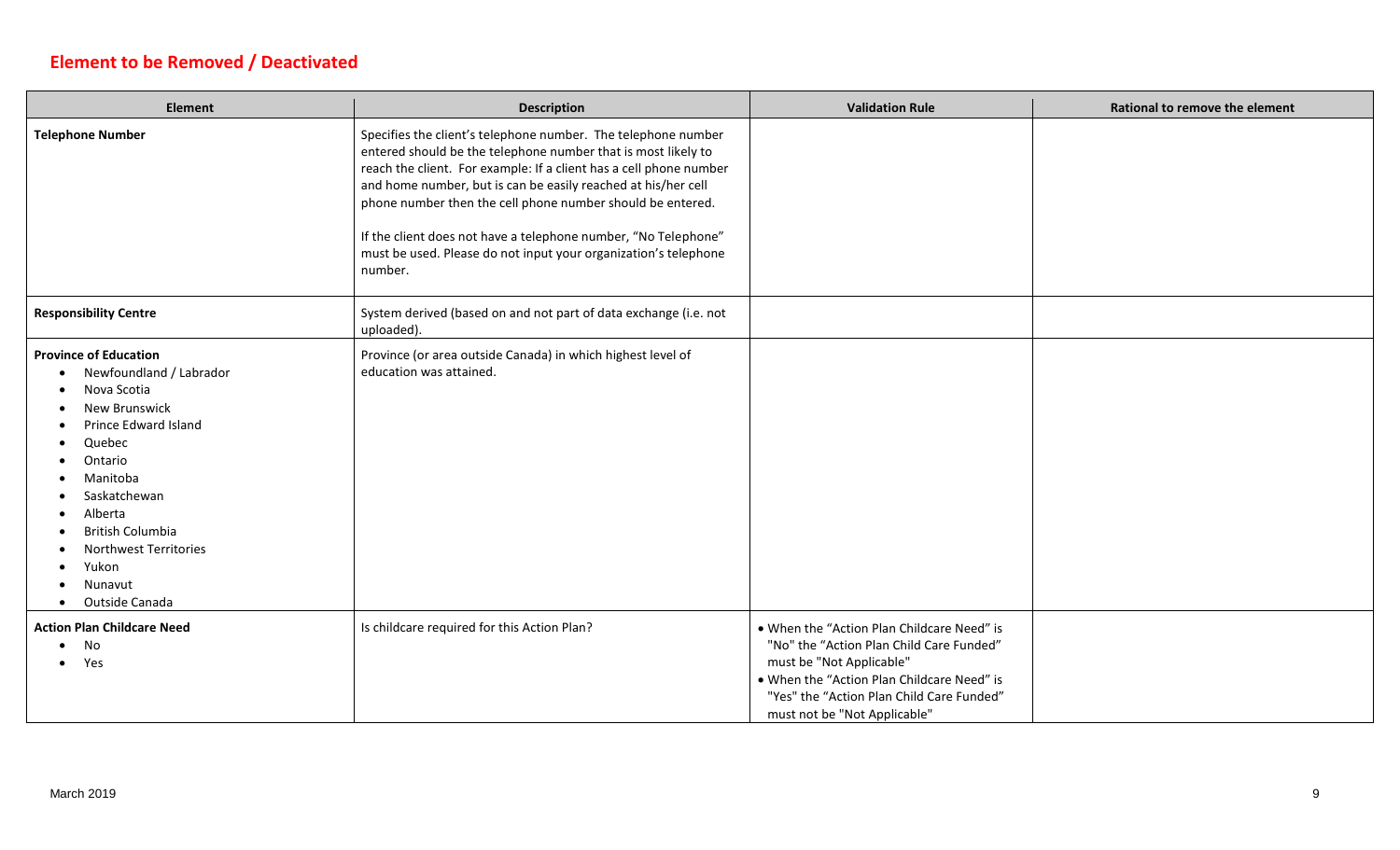| <b>Action Plan Childcare Funding</b><br>Not applicable<br><b>FNICCI</b><br>EI/CRF<br>Provincial funding or subsidy<br>No funding received<br>Daycare space not available<br>Assisted by family/self-funded | Type of financial support allocated to childcare.<br>• Not applicable: answered no to Action Plan Childcare Need<br>• No funding received: Client is eligible but there is no funding<br>available.<br>• Assisted by family/self-funded: denotes childcare that is being<br>provided by a family member or client has sought assistance<br>from another source not listed.                                                                                                                                                                                                                                                                                                                                                                                                                                                                                                                                                                                                                                                                                                                                                      | . When the "Action Plan Childcare Need" is<br>"No" the "Action Plan Child Care Funded"<br>must be "Not Applicable"<br>. When the "Action Plan Childcare Need" is<br>"Yes" the "Action Plan Child Care Funded"<br>must not be "Not Applicable"   |  |
|------------------------------------------------------------------------------------------------------------------------------------------------------------------------------------------------------------|---------------------------------------------------------------------------------------------------------------------------------------------------------------------------------------------------------------------------------------------------------------------------------------------------------------------------------------------------------------------------------------------------------------------------------------------------------------------------------------------------------------------------------------------------------------------------------------------------------------------------------------------------------------------------------------------------------------------------------------------------------------------------------------------------------------------------------------------------------------------------------------------------------------------------------------------------------------------------------------------------------------------------------------------------------------------------------------------------------------------------------|-------------------------------------------------------------------------------------------------------------------------------------------------------------------------------------------------------------------------------------------------|--|
| <b>Action Plan Cost</b>                                                                                                                                                                                    | System derived (calculated from associated Intervention Costs) and<br>not part of data exchange (i.e. not uploaded).                                                                                                                                                                                                                                                                                                                                                                                                                                                                                                                                                                                                                                                                                                                                                                                                                                                                                                                                                                                                            |                                                                                                                                                                                                                                                 |  |
| <b>Intervention Duration</b>                                                                                                                                                                               | The total number of days a client is involved in an intervention. Do<br>not count days where no action was required on the part of the<br>client. For example: A client is required to go on a 4 day course to<br>attain a driver's license. The course is only available on the<br>weekends. Therefore it will take the client two weeks to complete<br>the course, but was only required to be in class for 4 days. The<br>duration entered should be 4 days as opposed to 14 days (2<br>weeks).<br>Note: The intervention duration amount can be an estimated<br>amount; especially if the intervention duration is entered before an<br>intervention is completed by the client (ex: the client may miss a<br>few days due to illness or other issues). The duration amount does<br>not have to be changed for every day a client does not attend or<br>misses a course or work day, but it is preferred to have an accurate<br>number entered. Thus it is recommended that the intervention<br>duration is entered after the client has completed an intervention<br>in order for the exact duration amount to be entered. | • The "Intervention Duration" must not be<br>longer the time span between the<br>"Intervention Start Date" and the<br>"Intervention End Date"<br>• When the "Action Plan Result Date" is<br>provided the "Intervention Duration" is<br>required |  |